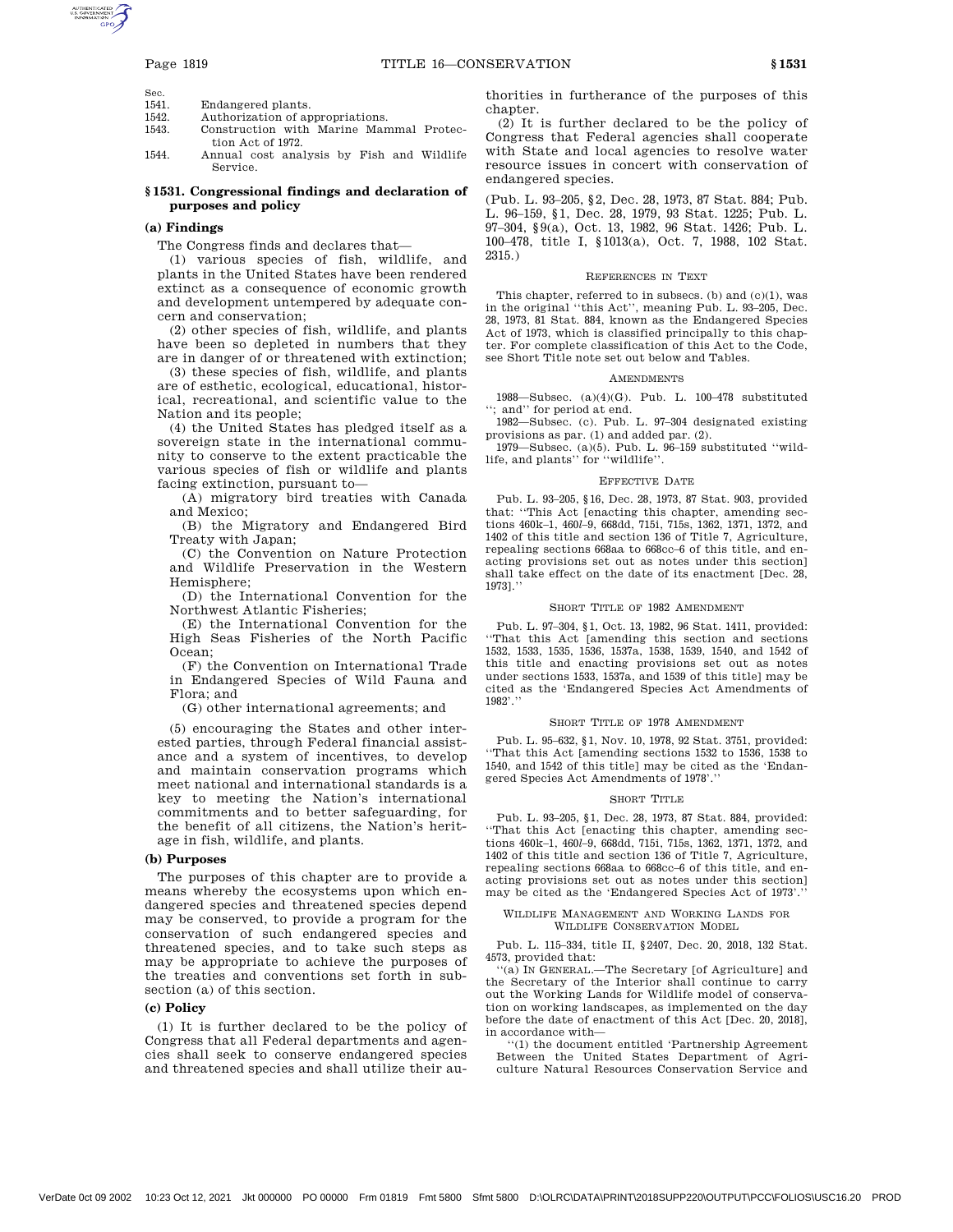the United States Department of the Interior Fish and Wildlife Service', numbered A–3A7516–937, and formalized by the Chief of the Natural Resources Conservation Service on September 15, 2016, and by the Director of the United States Fish and Wildlife Service on August 4, 2016, as in effect on September 15, 2016; and

''(2) United States Fish and Wildlife Service Director's Order No. 217, dated August 9, 2016, as in effect on August 9, 2016.

''(b) EXPANSION OF MODEL.—The Secretary and the Secretary of the Interior may expand the conservation model described in subsection (a) through a new partnership agreement between the Farm Service Agency and the United States Fish and Wildlife Service for the purpose of carrying out conservation activities for species conservation.

''(c) EXTENSION OF PERIOD OF REGULATORY PREDICT-ABILITY.—

''(1) DEFINITION OF PERIOD OF REGULATORY PREDICT-ABILITY.—In this subsection, the term 'period of regulatory predictability' means the period of regulatory predictability under the Endangered Species Act of 1973 (16 U.S.C. 1531 et seq.) initially determined in accordance with the document and order described in paragraphs (1) and (2), respectively, of subsection (a).

''(2) EXTENSION.—After the period of regulatory predictability, on request of the Secretary, the Secretary of the Interior, acting through the Director of the United States Fish and Wildlife Service, may provide additional consultation under section 7(a)(2) of the Endangered Species Act of 1973 (16 U.S.C. 1536(a)(2)), or additional conference under section  $7(a)(4)$  of that Act (16 U.S.C. 1536 $(a)(4)$ ), as applicable, with the Chief of the Natural Resources Conservation Service or the Administrator of the Farm Service Agency, as applicable, to extend the period of regulatory predictability.''

## RELATIONSHIP TO ENDANGERED SPECIES ACT OF 1973

Pub. L. 102–251, title III, §305, Mar. 9, 1992, 106 Stat. 66, as amended by Pub. L. 104–208, div. A, title I, §101(a) [title II, §211(b)], Sept. 30, 1996, 110 Stat. 3009, 3009–41, provided that: ''The special areas defined in section 3(24) of the Magnuson-Stevens Fishery Conservation and Management Act (16 U.S.C. 1802(24)) shall be considered places that are subject to the jurisdiction of the United States for the purposes of the Endangered Species Act of 1973 (16 U.S.C. 1531 et seq.).''

### MINIMIZATION OF CONFLICTS WITH RECREATIONAL **FISHERIES**

For provision that all Federal agencies minimize conflicts between recreational fisheries and administration of this chapter, see Ex. Ord. No. 12962, §4, June 7, 1995, 60 F.R. 30770, set out as a note under section 1801 of this title.

#### EX. ORD. NO. 13648. COMBATING WILDLIFE TRAFFICKING

Ex. Ord. No. 13648, July 1, 2013, 78 F.R. 40621, provided: By the authority vested in me as President by the Constitution and the laws of the United States of

America, and in order to address the significant effects of wildlife trafficking on the national interests of the United States, I hereby order as follows:

SECTION 1. *Policy*. The poaching of protected species and the illegal trade in wildlife and their derivative parts and products (together known as ''wildlife trafficking'') represent an international crisis that continues to escalate. Poaching operations have expanded beyond small-scale, opportunistic actions to coordinated slaughter commissioned by armed and organized criminal syndicates. The survival of protected wildlife species such as elephants, rhinos, great apes, tigers, sharks, tuna, and turtles has beneficial economic, social, and environmental impacts that are important to all nations. Wildlife trafficking reduces those benefits while generating billions of dollars in illicit revenues each year, contributing to the illegal economy, fueling

instability, and undermining security. Also, the prevention of trafficking of live animals helps us control the spread of emerging infectious diseases. For these reasons, it is in the national interest of the United States to combat wildlife trafficking.

In order to enhance domestic efforts to combat wildlife trafficking, to assist foreign nations in building capacity to combat wildlife trafficking, and to assist in combating transnational organized crime, executive departments and agencies (agencies) shall take all appropriate actions within their authority, including the promulgation of rules and regulations and the provision of technical and financial assistance, to combat wildlife trafficking in accordance with the following objectives:

(a) in appropriate cases, the United States shall seek to assist those governments in anti-wildlife trafficking activities when requested by foreign nations experiencing trafficking of protected wildlife;

(b) the United States shall promote and encourage the development and enforcement by foreign nations of effective laws to prohibit the illegal taking of, and trade in, these species and to prosecute those who engage in wildlife trafficking, including by building capacity;

(c) in concert with the international community and partner organizations, the United States shall seek to combat wildlife trafficking; and

(d) the United States shall seek to reduce the demand for illegally traded wildlife, both at home and abroad, while allowing legal and legitimate commerce involving wildlife.

SEC. 2. *Establishment*. There is established a Presidential Task Force on Wildlife Trafficking (Task Force), to be co-chaired by the Secretary of State, Secretary of the Interior, and the Attorney General (Co-Chairs), or their designees, who shall report to the President through the National Security Advisor. The Task Force shall develop and implement a National Strategy for Combating Wildlife Trafficking in accordance with the objectives outlined in section 1 of this order, consistent with section 4 of this order.

SEC. 3. *Membership*. (a) In addition to the Co-Chairs, the Task Force shall include designated senior-level representatives from:

(i) the Department of the Treasury;

(ii) the Department of Defense;

(iii) the Department of Agriculture;

(iv) the Department of Commerce;

(v) the Department of Transportation;

(vi) the Department of Homeland Security;

(vii) the United States Agency for International Development;

(viii) the Office of the Director of National Intelligence;

(ix) the National Security Staff;

(x) the Domestic Policy Council;

(xi) the Council on Environmental Quality;

(xii) the Office of Science and Technology Policy;

(xiii) the Office of Management and Budget;

(xiv) the Office of the United States Trade Representative; and

(xv) such agencies and offices as the Co-Chairs may, from time to time, designate.

(b) The Task Force shall meet not later than 60 days from the date of this order and periodically thereafter.

SEC. 4. *Functions*. Consistent with the authorities and responsibilities of member agencies, the Task Force shall perform the following functions:

(a) not later than 180 days after the date of this order, produce a National Strategy for Combating Wildlife Trafficking that shall include consideration of issues relating to combating trafficking and curbing consumer demand, including:

(i) effective support for anti-poaching activities;

(ii) coordinating regional law enforcement efforts;

(iii)developing and supporting effective legal enforcement mechanisms; and

(iv) developing strategies to reduce illicit trade and reduce consumer demand for trade in protected species;